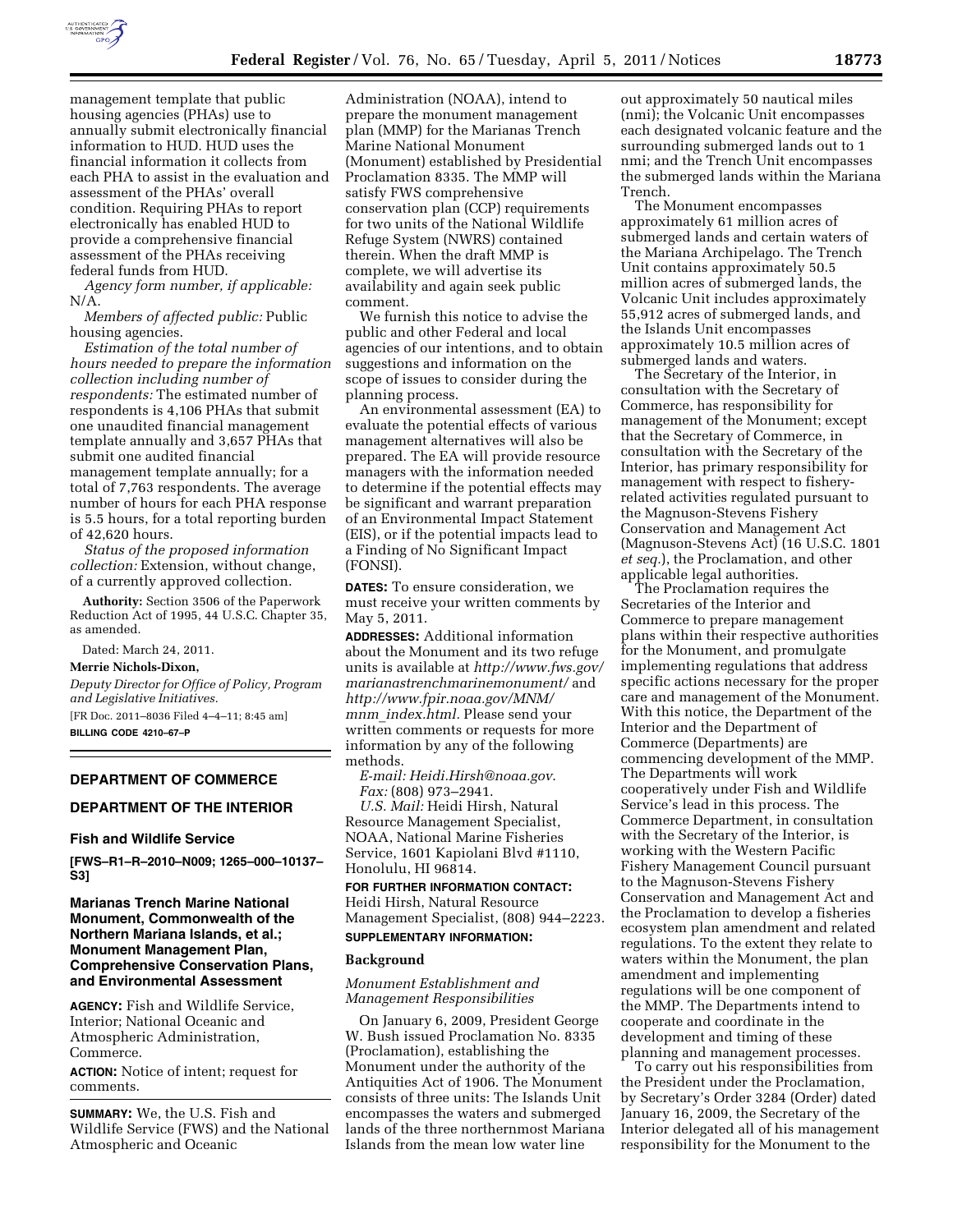FWS Director. The Order directs the FWS to manage the Volcanic Unit and the Trench Unit as units of the NWRS. The Order also directs the FWS to exercise all management responsibility given to the Secretary for the Islands Unit, but specifies that no part of it is included as a unit of the NWRS. In carrying out this delegation with respect to the two units added to the NWRS, and to facilitate public awareness that their status is slightly different than that of the Islands Unit, the FWS named the Trench Unit the Mariana Trench National Wildlife Refuge, and the Volcanic Unit the Mariana Arc of Fire National Wildlife Refuge.

### *The Monument's Natural Resources*

The Volcanic Unit contains unique geological features found nowhere else in the world, including the largest active mud volcanoes, vents expelling almost pure liquid carbon dioxide, a pool of liquid sulfur, and one of only a few places in the world where photosynthetic and chemosynthetic communities of life coexist. The Trench Unit, where the Pacific Plate plunges into the Earth's mantle, contains the deepest point on Earth. The Islands Unit encompasses the waters of the archipelago's three northern islands, which are among the most biologically diverse in the western Pacific Ocean, and includes the greatest diversity of seamount and hydrothermal vent life yet discovered.

#### **The MMP Planning Process**

The MMP's format will include elements similar to a NWRS CCP, and the planning process for those elements will be conducted in a manner similar to the CCP planning and public involvement process. The MMP will be updated every 15 years.

The National Wildlife Refuge System Administration Act of 1966, as amended by the National Wildlife Refuge System Improvement Act of 1997 (16 U.S.C. 668dd–668ee) (Refuge System Administration Act), requires FWS to develop a CCP for each national wildlife refuge or planning unit. The purpose for developing a CCP is to provide refuge managers with a 15-year plan for achieving refuge purposes and contributing toward the mission of the NWRS, consistent with sound principles of fish and wildlife management and natural resource conservation, legal mandates, and applicable policies. In addition to outlining broad management direction for conserving wildlife and their habitats, CCPs identify wildlifedependent recreational opportunities available to the public, including

opportunities for hunting, fishing, wildlife observation and photography, and environmental education and interpretation.

We will conduct environmental reviews of various management alternatives and develop an EA in accordance with the National Environmental Policy Act (NEPA) of 1969, as amended (42 U.S.C. 4321 *et seq.*); NEPA Regulations (40 CFR parts 1500–1508); other Federal laws and regulations; and our policies and procedures for compliance with those laws and regulations.

The Fish and Wildlife Service, as lead agency for NEPA purposes, will also designate and involve as cooperating agencies the Department of Commerce, through NOAA; the Department of Defense; the Department of State; and the Government of the Commonwealth of the Northern Mariana Islands (CNMI), in accordance with NEPA and Executive Order 13352 of August 26, 2004, titled Facilitation of Cooperative Conservation.

The MMP is to provide for the following activities, to the extent appropriate to Department of the Interior and Department of Commerce authorities and the Proclamation:

• Management of the Islands Unit, in consultation with the Government of the CNMI, including designating specific roles and responsibilities, and identifying the means of consultation on management decisions as appropriate and consistent with the respective authorities and jurisdictions of the CNMI and the Secretaries of the Interior and Commerce.

• Public education programs and public outreach regarding the Monument's coral reef ecosystem, related marine resources and species, and conservation efforts.

• Traditional access to the Monument by indigenous persons, as identified by the Secretaries of the Interior and Commerce in consultation with the Government of the CNMI, for culturally significant subsistence and other cultural and religious uses.

• A program to assess and promote Monument-related scientific exploration and research, tourism, and recreational and economic activities and opportunities in the CNMI.

• A process to consider requests for recreational fishing permits in certain areas of the Islands Unit.

• Programs for monitoring and enforcement necessary to ensure that scientific exploration and research, tourism, and recreational and commercial activities do not degrade the Monument's coral reef ecosystem or related marine resources or species, or

diminish the Monument's natural character.

#### *Public Involvement*

The FWS and NOAA will conduct the planning process in a manner that will provide participation opportunities for the public, Federal and local government agencies, and other interested parties. At this time, we encourage input in the form of issues, concerns, ideas, and suggestions for the future management of the Monument. Opportunities for additional public input will be announced throughout the planning process. We may hold public meetings to help share information and obtain comments.

## *Preliminary Issues, Concerns, and Opportunities*

We identified the following preliminary issues and opportunities that we may address in the MMP. We expect to identify additional issues during public scoping.

• Climate change impacts and adaptation.

- Marine debris impacts and removal.
- Invasive species prevention and control.

• Other potential threats to the ecosystem (e.g., trespass; illegal fishing; and shipwrecks, groundings, and spills).

• Emergency response to natural and manmade disasters and natural resources damage assessments.

• Operational capabilities for effective ecosystem monitoring,

surveillance, and enforcement.

• Habitat conservation and restoration.

• Biological and abiotic inventory and monitoring.

• Protected resources and their habitats, including coral reefs, marine clams, apex predators, marine mammals, sea turtles, seabirds, and fishes.

• Historic and cultural resources, including maritime heritage.

• Public education and outreach. • International programs and

collaboration.

• Scientific exploration and research opportunities.

• Developing an appropriate permitting regime for activities within the Monument.

• Determining if bioprospecting is appropriate and compatible.

#### *Next Steps*

The FWS and NOAA, in consultation with the Mariana Monument Advisory Council, and the Government of the CNMI, will be considering your comments during development of the Draft MMP/CCPs/EA.